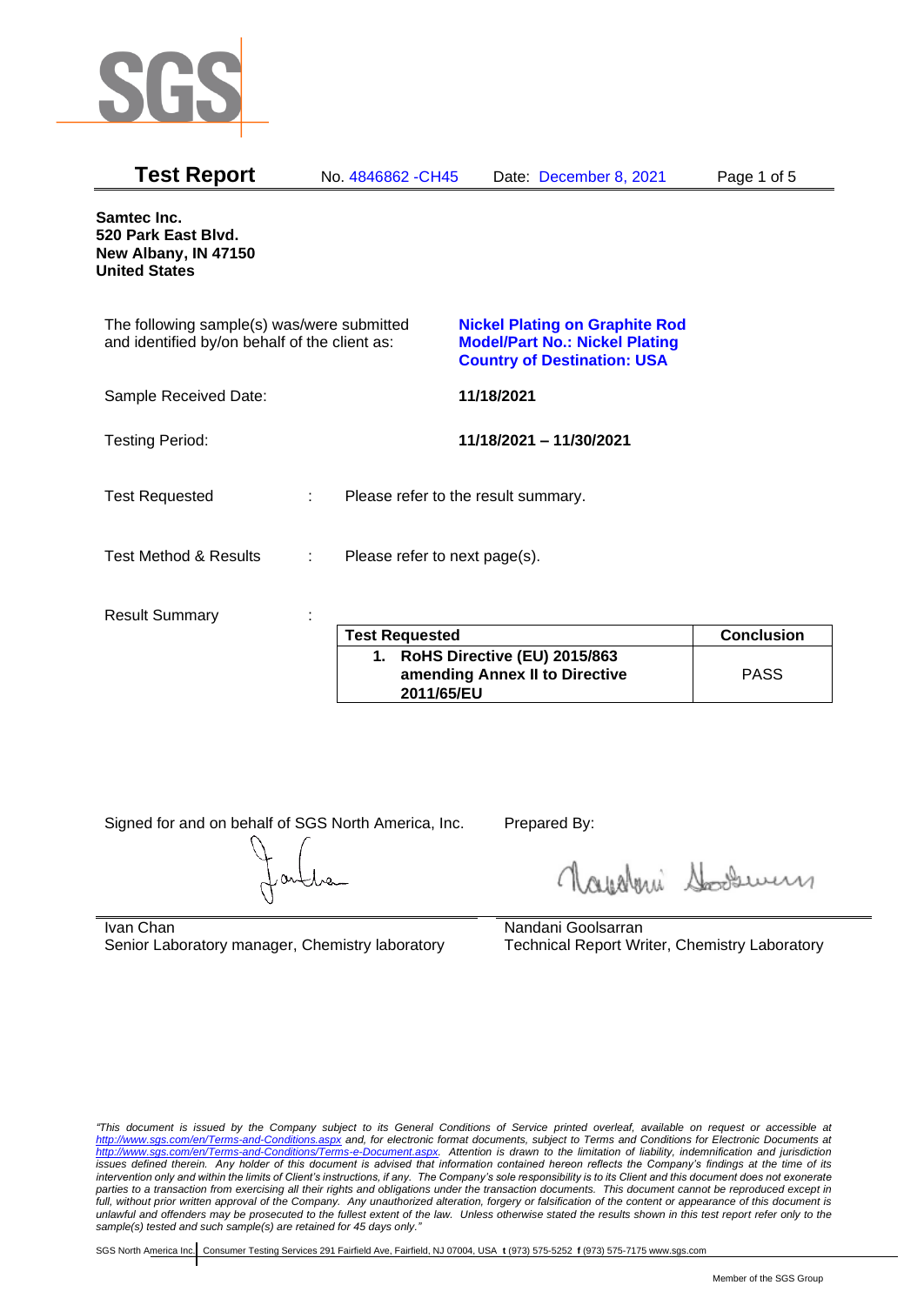

| <b>Test Report</b> | No. 4846862 - CH45 | Date: December 8, 2021 | Page 2 of 5 |
|--------------------|--------------------|------------------------|-------------|
|--------------------|--------------------|------------------------|-------------|

## **1. RoHS Directive (EU) 2015/863 amending Annex II to Directive 2011/65/EU**

## **Testing was done at an SGS Affiliate Laboratory:**

**Specimen SGS Sample ID Description No.** 1 HKT21-058506.006 Silvery plating

Remarks :

 $(1)$  1 mg/kg = 1 ppm = 0.0001% (2) MDL = Method Detection Limit

 $(3)$  ND = Not Detected  $($  < MDL)

(4) "-" = Not Regulated

Test Method : With reference to IEC 62321-4:2013+A1:2017 and IEC62321-5:2013, analyzed by ICP-OES.

(Decision Rule: please refer to appendix 1: Category 1)

With reference to IEC62321-7-1:2015, analyzed by UV-Vis. (Decision Rule: please refer to appendix 1: Category 4)

| Test Item(s)                                     | Limit | Unit                    | MDI  | 006 |
|--------------------------------------------------|-------|-------------------------|------|-----|
| Cadmium (Cd)                                     | 100   | mg/kg                   |      | ND  |
| Lead (Pb)                                        | 1.000 | mg/kg                   | b    | 18  |
| Mercury (Hg)                                     | 1.000 | mg/kg                   |      | ND  |
| Hexavalent Chromium $(Cr(VI))\blacktriangledown$ |       | $\mu$ g/cm <sup>2</sup> | 0.10 | ND. |

Notes :

(1) The maximum permissible limit is quoted from RoHS Directive (EU) 2015/863. IEC 62321 series is equivalent to EN 62321 series

[http://www.cenelec.eu/dyn/www/f?p=104:30:1742232870351101::::FSP\\_ORG\\_ID,FSP\\_LANG\\_](http://www.cenelec.eu/dyn/www/f?p=104:30:1742232870351101::::FSP_ORG_ID,FSP_LANG_ID:1258637,25) [ID:1258637,25](http://www.cenelec.eu/dyn/www/f?p=104:30:1742232870351101::::FSP_ORG_ID,FSP_LANG_ID:1258637,25)

(2)  $\blacktriangledown$  = a. The sample is positive for Cr(VI) if the Cr(VI) concentration is greater than 0.13  $\mu$  g/cm2. The sample coating is considered to contain Cr(VI)

b. The sample is negative for Cr(VI) if Cr(VI) is ND (concentration less than 0.10  $\mu$  g/cm2). The coating is considered a non-Cr(VI) based coating

c. The result between 0.10  $\mu$  g/cm2 and 0.13  $\mu$  g/cm2 is considered to be

inconclusive - unavoidable coating variations may influence the determination

Information on storage conditions and production date of the tested sample is unavailable and thus Cr(VI) results represent status of the sample at the time of testing.

*"This document is issued by the Company subject to its General Conditions of Service printed overleaf, available on request or accessible at <http://www.sgs.com/en/Terms-and-Conditions.aspx> and, for electronic format documents, subject to Terms and Conditions for Electronic Documents at [http://www.sgs.com/en/Terms-and-Conditions/Terms-e-Document.aspx.](http://www.sgs.com/en/Terms-and-Conditions/Terms-e-Document.aspx) Attention is drawn to the limitation of liability, indemnification and jurisdiction*  issues defined therein. Any holder of this document is advised that information contained hereon reflects the Company's findings at the time of its *intervention only and within the limits of Client's instructions, if any. The Company's sole responsibility is to its Client and this document does not exonerate*  parties to a transaction from exercising all their rights and obligations under the transaction documents. This document cannot be reproduced except in *full, without prior written approval of the Company. Any unauthorized alteration, forgery or falsification of the content or appearance of this document is unlawful and offenders may be prosecuted to the fullest extent of the law. Unless otherwise stated the results shown in this test report refer only to the sample(s) tested and such sample(s) are retained for 45 days only."*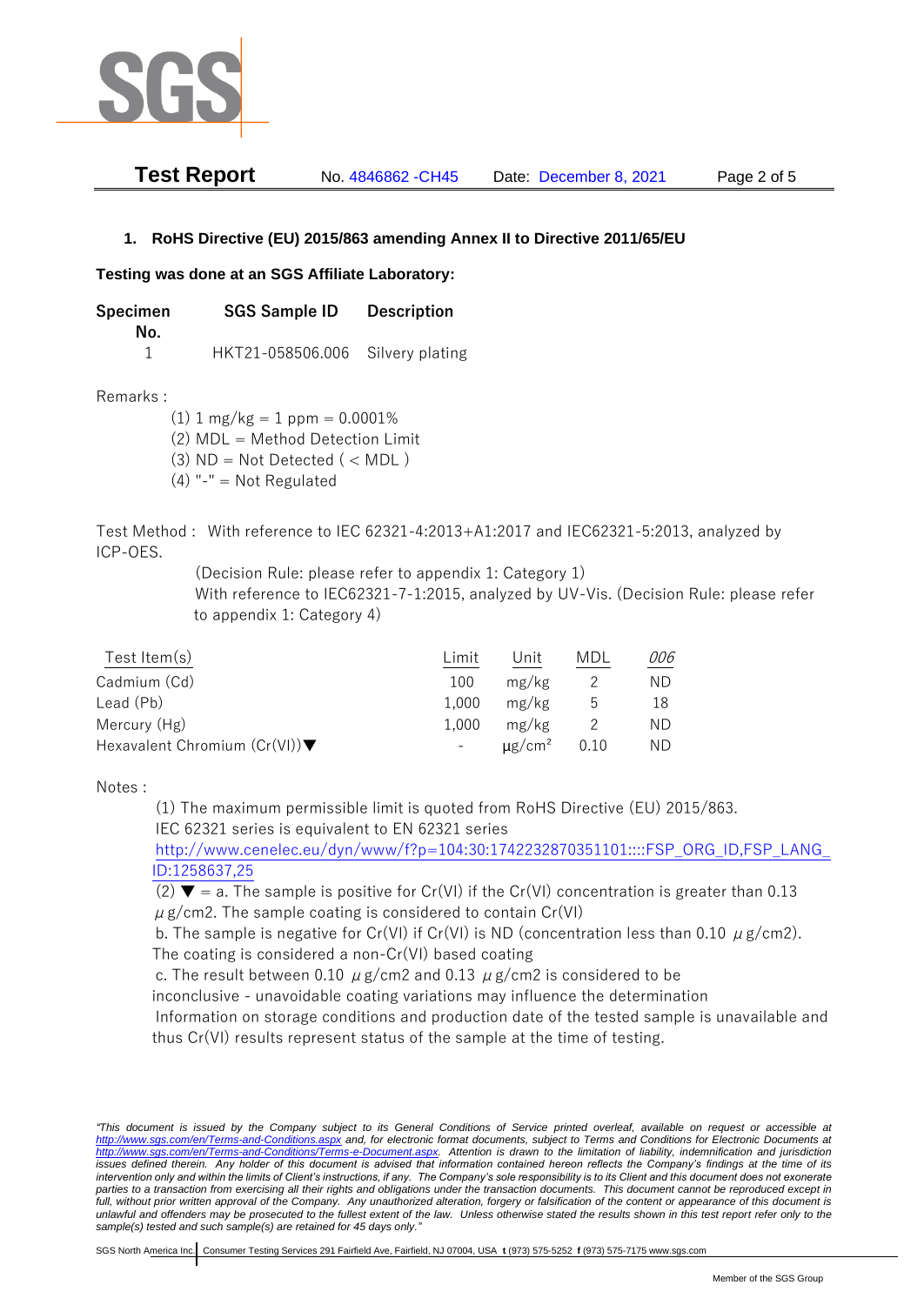

**Test Report** No. 4846862 -CH45 Date: December 8, 2021 Page 3 of 5

## Appendix 1

| Category       | Decision Rule Statement                                                                                                                                                                                                                                                                                                                                                                                                                                                                                                                                                                                                                                                                                                                                                                                                                                                                                                                                                                                                                                                                                                                                                                                                                                                                                                                                                                                                                                                                                            |
|----------------|--------------------------------------------------------------------------------------------------------------------------------------------------------------------------------------------------------------------------------------------------------------------------------------------------------------------------------------------------------------------------------------------------------------------------------------------------------------------------------------------------------------------------------------------------------------------------------------------------------------------------------------------------------------------------------------------------------------------------------------------------------------------------------------------------------------------------------------------------------------------------------------------------------------------------------------------------------------------------------------------------------------------------------------------------------------------------------------------------------------------------------------------------------------------------------------------------------------------------------------------------------------------------------------------------------------------------------------------------------------------------------------------------------------------------------------------------------------------------------------------------------------------|
| $\overline{1}$ | The decision rule for conformity reporting is based on the non-binary statement with quard band (is<br>equal to the expanded measurement uncertainty with a 95% coverage probability, w = U95) in<br>ILAC-G8:09/2019 Clause 4.2.3.<br>"Pass - the measured value is within (or below / above) the acceptance limit, where the<br>А.<br>acceptance limit is below / above to the quard band." or "Pass - The measured values were<br>observed in tolerance at the points tested. The specific false accept risk is up to 2.5%.".<br>"Conditional Pass - The measured values were observed in tolerance at the points tested.<br>В.<br>However, a portion of the expanded measurement uncertainty intervals about one or more<br>measured values exceeded / out of tolerance. When the measured result is close to the<br>tolerance, the specific false accept risk is up to 50%.".<br>C.<br>"Conditional Fail - One or more measured values were observed out of tolerance at the<br>points tested. However, a portion of the expanded measurement uncertainty intervals about<br>one or more measured values were in tolerance. When the measured result is close to the<br>tolerance, the specific false reject risk is up to 50%.".<br>"Fail - the measured value is out of (or below / above) the tolerance limit added / subtracted<br>D.<br>to the quard band." or "Fail - One or more measured values were observed out of tolerance<br>at the points tested". The specific false reject risk is up to 2.5%. |
| $\overline{2}$ | The decision rule for conformity reporting is based on BS EN 1811:2011+A1:2015: Reference test<br>method for release of nickel from all post assemblies which are inserted into pierced parts of the<br>human body and articles intended to come into direct and prolonged contact with the skin in<br>Section 9.2 interpretation of results.                                                                                                                                                                                                                                                                                                                                                                                                                                                                                                                                                                                                                                                                                                                                                                                                                                                                                                                                                                                                                                                                                                                                                                      |
| $\overline{3}$ | The decision rule for conformity reporting is based on the general consideration of simple<br>acceptance as stated in ISO/IEC Guide 98-3: "Uncertainty of measurement - Part 3: Guide to the<br>expression of uncertainty in measurement (GUM 1995)", and more specifically for analytical<br>measurements to the EURACHEM/CITAC Guide 2012 "Quantifying Uncertainty in Analytical<br>Measurement *                                                                                                                                                                                                                                                                                                                                                                                                                                                                                                                                                                                                                                                                                                                                                                                                                                                                                                                                                                                                                                                                                                                |
| 4              | The decision rule for conformity reporting is according to the IEC 62321-7-1 Edition 1.0 2015-09<br>Section 7: Table 1-(comparison to standard and interpretation of result)                                                                                                                                                                                                                                                                                                                                                                                                                                                                                                                                                                                                                                                                                                                                                                                                                                                                                                                                                                                                                                                                                                                                                                                                                                                                                                                                       |
| $\overline{5}$ | The decision rule for conformity reporting is according to the IEC 62321-3-1 Edition 1.0 2013-06<br>Annex A.3 interpretation of result.                                                                                                                                                                                                                                                                                                                                                                                                                                                                                                                                                                                                                                                                                                                                                                                                                                                                                                                                                                                                                                                                                                                                                                                                                                                                                                                                                                            |
| $\overline{6}$ | The decision rule for conformity reporting is according to the GB/T 26125-2011 Annex A to H                                                                                                                                                                                                                                                                                                                                                                                                                                                                                                                                                                                                                                                                                                                                                                                                                                                                                                                                                                                                                                                                                                                                                                                                                                                                                                                                                                                                                        |
| 7              | The decision rule for conformity reporting is according to the requested specification or standard<br>(ASTM F963-17 section 4.3.5)                                                                                                                                                                                                                                                                                                                                                                                                                                                                                                                                                                                                                                                                                                                                                                                                                                                                                                                                                                                                                                                                                                                                                                                                                                                                                                                                                                                 |
| $\overline{8}$ | The decision rule for conformity reporting is according to the requested specification or standard<br>(AS/NZS ISO 8124 Part 3 section 4.2)                                                                                                                                                                                                                                                                                                                                                                                                                                                                                                                                                                                                                                                                                                                                                                                                                                                                                                                                                                                                                                                                                                                                                                                                                                                                                                                                                                         |
| Remark         | If the decision rule is not feasible to be used and the uncertainty of the result is able to be provided.<br>the uncertainty range of the result will be shown in the report. Otherwise, only result will be shown<br>in the report.                                                                                                                                                                                                                                                                                                                                                                                                                                                                                                                                                                                                                                                                                                                                                                                                                                                                                                                                                                                                                                                                                                                                                                                                                                                                               |

*"This document is issued by the Company subject to its General Conditions of Service printed overleaf, available on request or accessible at <http://www.sgs.com/en/Terms-and-Conditions.aspx> and, for electronic format documents, subject to Terms and Conditions for Electronic Documents at [http://www.sgs.com/en/Terms-and-Conditions/Terms-e-Document.aspx.](http://www.sgs.com/en/Terms-and-Conditions/Terms-e-Document.aspx) Attention is drawn to the limitation of liability, indemnification and jurisdiction issues defined therein. Any holder of this document is advised that information contained hereon reflects the Company's findings at the time of its intervention only and within the limits of Client's instructions, if any. The Company's sole responsibility is to its Client and this document does not exonerate parties to a transaction from exercising all their rights and obligations under the transaction documents. This document cannot be reproduced except in full, without prior written approval of the Company. Any unauthorized alteration, forgery or falsification of the content or appearance of this document is unlawful and offenders may be prosecuted to the fullest extent of the law. Unless otherwise stated the results shown in this test report refer only to the sample(s) tested and such sample(s) are retained for 45 days only."*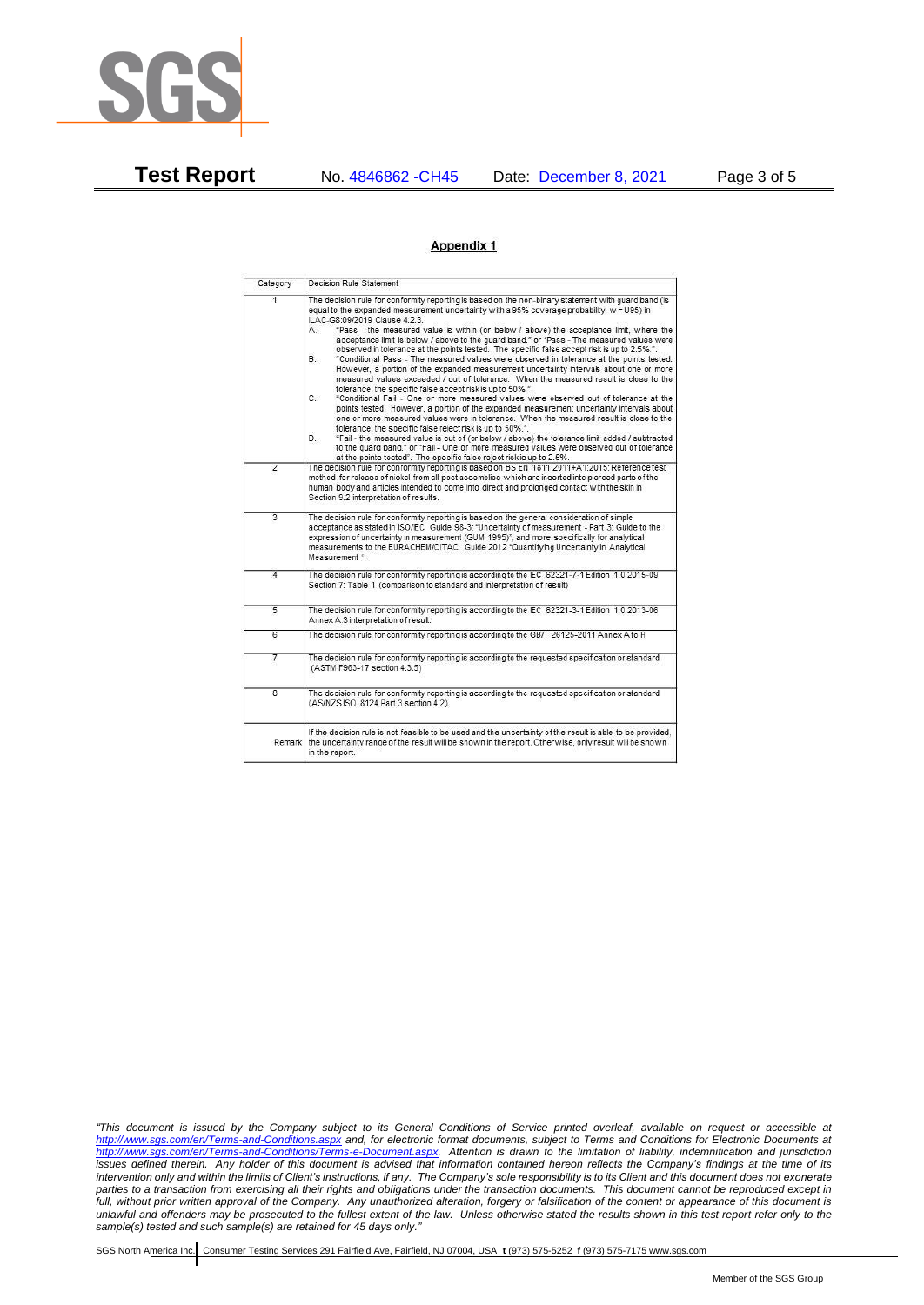



*"This document is issued by the Company subject to its General Conditions of Service printed overleaf, available on request or accessible at <http://www.sgs.com/en/Terms-and-Conditions.aspx> and, for electronic format documents, subject to Terms and Conditions for Electronic Documents at [http://www.sgs.com/en/Terms-and-Conditions/Terms-e-Document.aspx.](http://www.sgs.com/en/Terms-and-Conditions/Terms-e-Document.aspx) Attention is drawn to the limitation of liability, indemnification and jurisdiction issues defined therein. Any holder of this document is advised that information contained hereon reflects the Company's findings at the time of its intervention only and within the limits of Client's instructions, if any. The Company's sole responsibility is to its Client and this document does not exonerate*  parties to a transaction from exercising all their rights and obligations under the transaction documents. This document cannot be reproduced except in *full, without prior written approval of the Company. Any unauthorized alteration, forgery or falsification of the content or appearance of this document is unlawful and offenders may be prosecuted to the fullest extent of the law. Unless otherwise stated the results shown in this test report refer only to the sample(s) tested and such sample(s) are retained for 45 days only."*